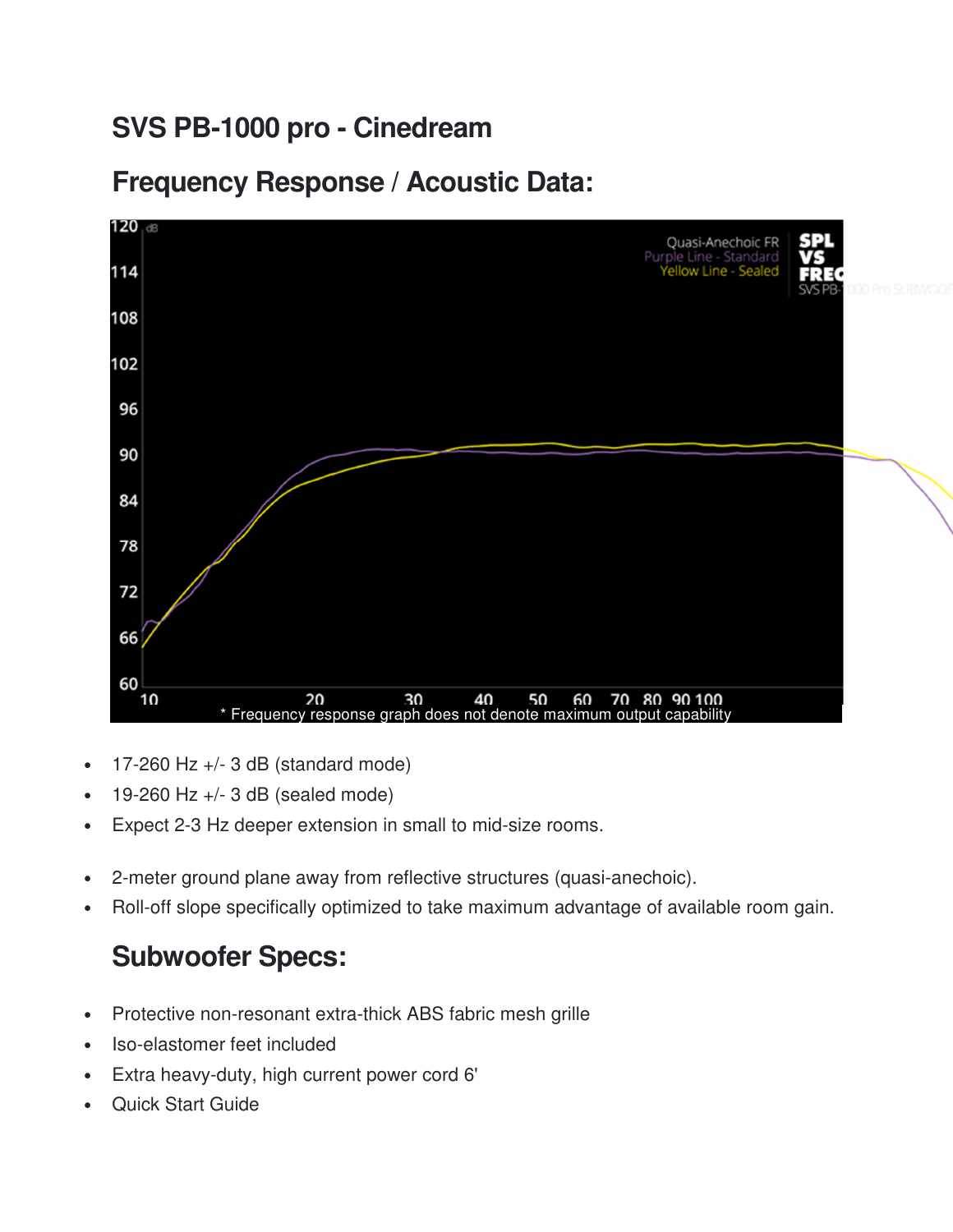- Port Plugs (free upon request)
- Unbalanced stereo input/output
- Speaker Level Stereo Input
- Auto/On and Trigger options through app, 3-12V AC/DC trigger
- RoHS compliant, lead-free construction, world-wide safety certifications
- Green 0.5-watt low standby power consumption
- Dimensions (w/ grille): 18.9" (479mm) H X 15" (380mm) W X 20" (509mm) D
- Dimensions (without grille): 18.9" (479mm) H X 15" (380mm) W X 19.2" (488mm) D
- Shipped Dimensions: 23.4" (594mm) H 19.9" (506mm) W X 24.4" (619mm) D
- Weight (unboxed): 42.5lbs (19.3kg) with Grille
- Shipped Weight: 51.6lbs (23.4kg)

# **Driver Specs:**

- All-new proprietary 12-inch long-throw driver with high-precision tuned overhung motor configuration.
- 9.26lb (4.2kg) pound Woofer with 6.91lb (3.14kg) pounds motor
- 13.1mm Xmax, 26.8mm Xmech precision aligned excursion
- 1.5" diameter Voice Coil with high current 6-layer high-purity copper wire windings
- Premium high-purity copper voice coil winding design minimizes distortion and power compression with maximum heat dissipation, linearity, and tuned magnetics for high excursion
- Two-piece high grade oversized Y35 Ferrite magnet motor
- High Temperature 3003-H18 aluminum former/bobbing
- 6" composite cotton-poly extreme excursion linear spider
- Dual 24-strand copper-alloy high-temperature leads
- Proprietary injection molded gasket and NBR extreme-excursion surround
- Lightweight treated Fiber Composite cone for enhanced sensitivity and transient response
- Top plate assembly with low carbon 1010 steel for optimal magnetics
- Oversized low carbon 1008 steel T-yoke with integrated pole piece extension for maximum cooling and electromagnetics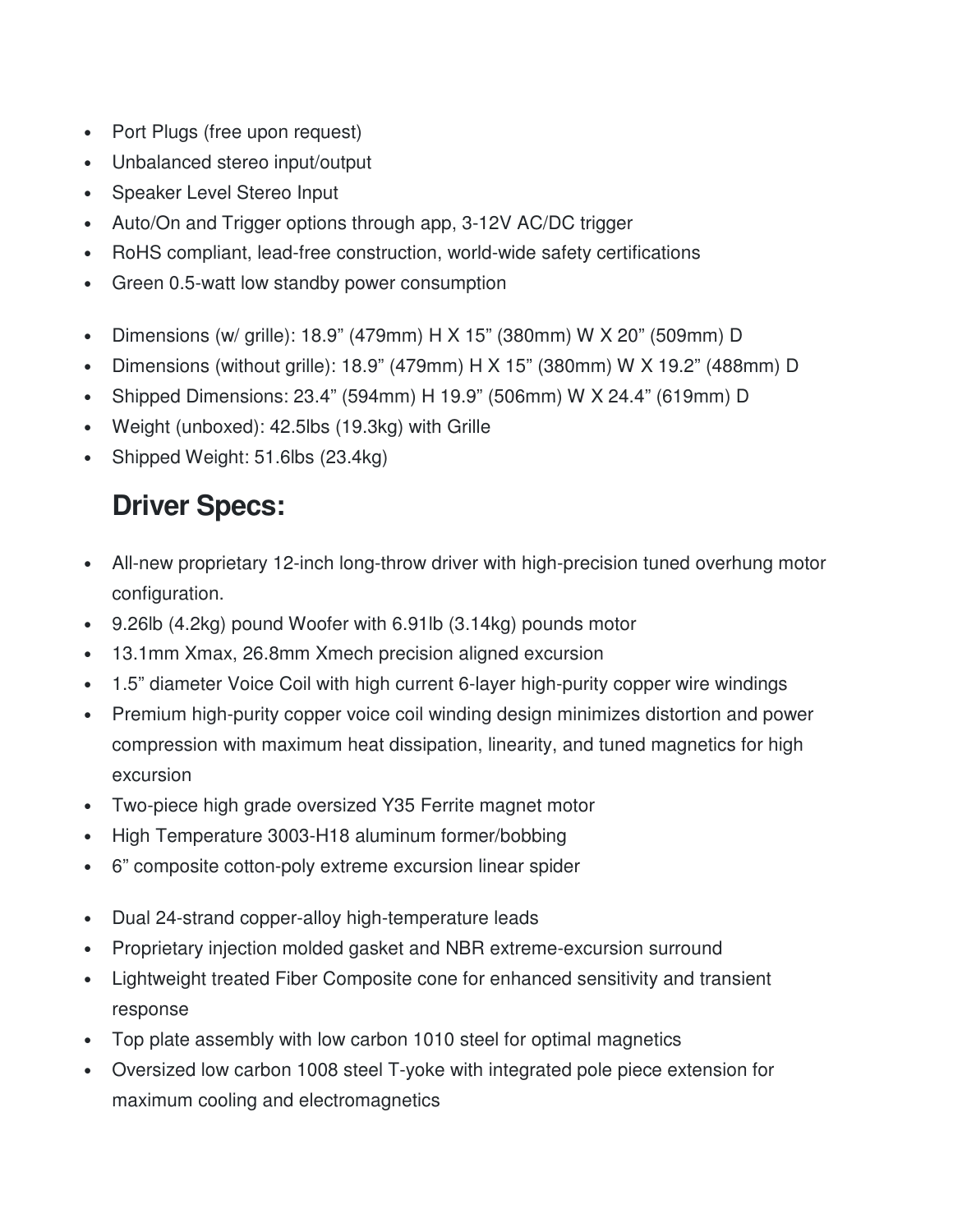- 12" premium powder coated basket with FEA optimized analysis for maximum rigidity, tensile strength, and energy transference
- Oversized motor system for driving full excursion and industry best SPL, with pinpoint transient speed
- Precision machining for motor and narrow tolerance suspension parts ensure flawless linearity at full range of excursion

# **SVS Sledge-325D Amplifier Specs:**

- 325 watts RMS, 820+ watts peak power output Class D design
- 50Mhz Analog Devices Audio DSP, high resolution double precision 56bit filtering
- Wide input voltage bandwidth compliant for consumer and pro audio up to 4V line level input.
- High efficiency LLC resonant SMPS with 17A 650V MOSFET, resonant switching results in lower EMI and highest efficiency.
- Cool-running Class D amplifier switching topology with massive 34A 120V MOSFET's
- SVS BLE control app for iOS and Android contains 3 complete name-able and customizable User presets, supports IOS (iphone5 or newer or Android (4.42 or newer), 3 PEQ's per preset, adjustable low pass, phase, polarity, room gain compensation, and control for best alignment with speakers.
- Customer EQ and DSP limiter settings specifically for the 1000 Pro
- Input impedance 16kohm (unbalance RCA)
- Input impedance 20kohm (speaker level)
- New Intelligent Feature control (IFC) user interface on the amplifier with bright blue 11 LED bar display and easy push-button controls.

# **SVS App Specs:**

- Bluetooth controlled subwoofer DSP smartphone app works with iOS, Android and Amazon operating systems.
- Easiest and most convenient way to adjust crossover frequencies, parametric EQ, polarity, room gain and all other bass management functions.